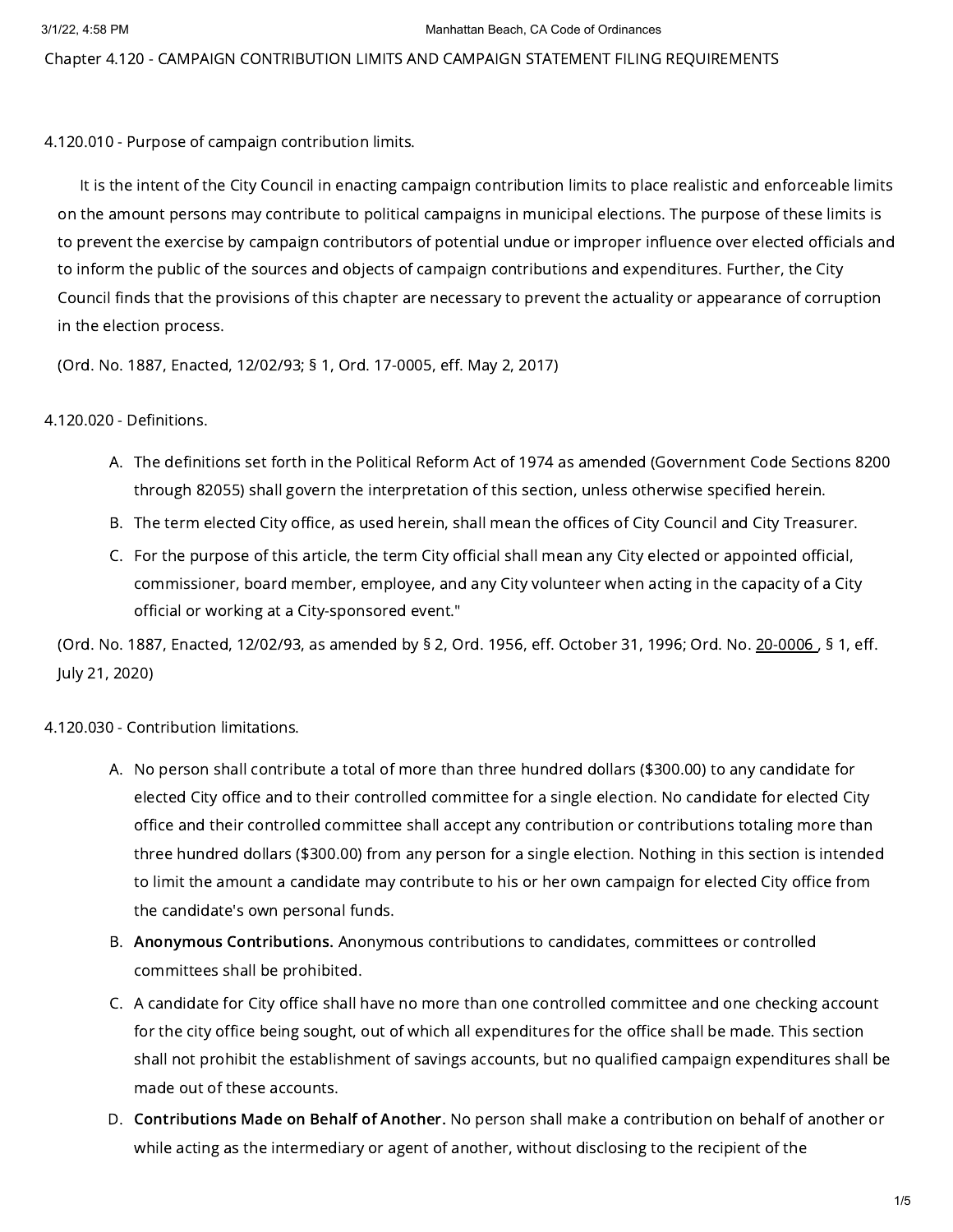## 3/1/22, 4:58 PM Manhattan Beach, CA Code of Ordinances

contribution both the person's, intermediary's or agent's own full name and street address, occupation, and the name of the employer of person, intermediary or agent, if any, or the person's, intermediary's or agents principal place of business if the person, intermediary or agent is self-employed. The recipient of the contribution shall also be made aware of the full name and street address and occupation and the name of the employer, if any, or principal place of business, if self-employed, of the actual contributor.

- E. Assumed Name Contributions. No contributions shall be made, directly or indirectly, by any person or combination of persons acting jointly in a name other than the name by which they are identified for legal purposes, nor in the name of another person or combination of persons. No persons shall make a contribution in their name of anything belonging to another person or received from another person on the condition that it is to be used as a contribution.
- F. Fund-Raising Events. In the event a candidate, committee or controlled committee desires to have a campaign fund-raising event of any kind connected with a campaign for public office, then in that connection the candidate, committee or controlled committee shall file a statement with the City Clerk, or a duly authorized representative of the City Clerk's office, showing the gross income from such event, and the costs of the event shall be deducted from the gross receipts. For candidates and controlled committees, the net figure shall apply to the sums defined in subsection A of this section.
- G. Loans. All loans, solely for the purposes of political campaigning, except loans from financial institutions and loans from a candidate's personal fund to his or her campaign, shall be subject to the same restrictions as defined in subsection A of this section.
- H. Promptly, following receipt of excess contributions over the limits set forth in subsections A, B and E of this section, said excess contributions shall be either returned to the contributor, if feasible, or paid by the candidate or controlled committee to a charity or charities not affiliated in any way with religious organizations.

(Ord. No. 1887, Enacted, 12/02/93, as amended by §§ 3, 4, 5, Ord. 1956, eff. October 31, 1996; Ord. No. [20-0006](https://library.municode.com/) , § 2, eff. July 21, 2020)

4.120.040 - Campaign expenditures uncontrolled by candidates or committees.

Persons, organizations and committees not subject to the control of a candidate but who make expenditures for or against a candidate shall indicate clearly on any material published, displayed, or broadcast that it was not authorized by a candidate when such expenditures in whole or in part would have been covered by the provisions of this chapter if they were subject to the control of a candidate. Such persons, organizations and committees shall comply with all the filing requirements imposed on candidates and committees by this chapter.

(Ord. No. 1887, Enacted, 12/02/93)

4.120.045 - Electronic Filing of Campaign Statements

A. Any elected officer, candidate, committee, or other person required to file statements, reports or other documents described by [Chapter](https://library.municode.com/) 4 (Campaign Disclosure) of [Title](https://library.municode.com/) 9 (Political Reform) of the California Government Code, and that has received contributions of \$1,000.00 or more or made expenditures of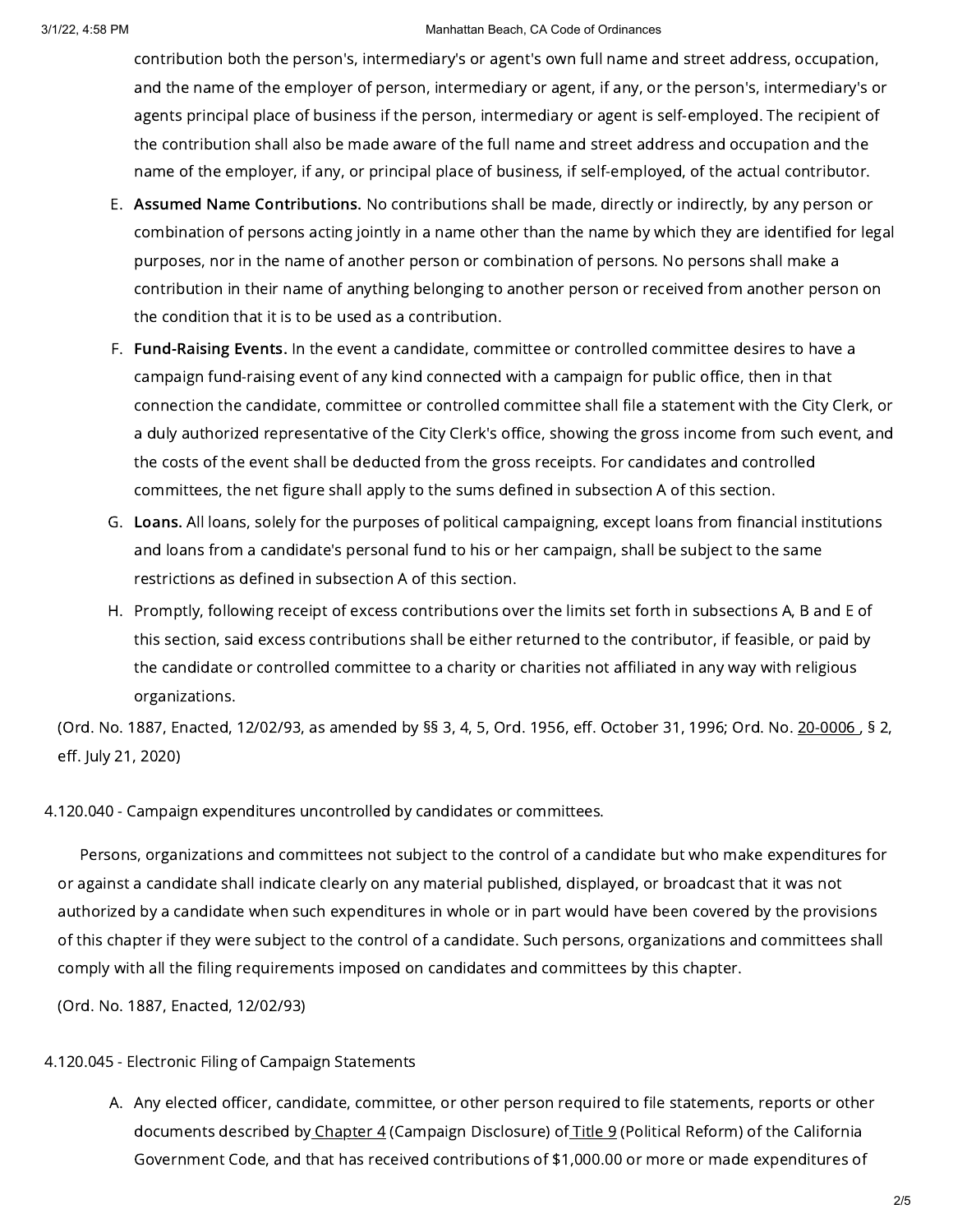## 3/1/22, 4:58 PM Manhattan Beach, CA Code of Ordinances

\$1,000.00 or more within a calendar year, shall electronically file such statements using procedures established by the City Clerk.

- B. Once an elected officer, candidate, committee, or other person files a statement, report, or other document electronically pursuant to subsection A., all future statements, reports, or other documents on behalf of that filer shall be filed electronically.
- C. In any instance in which an original statement, report, or other document must be filed with the California Secretary of State and a copy of that statement, report, or other document is required to be filed with the City Clerk, the filer may, but is not required to file the copy electronically.
- D. If the City Clerk's electronic system is not capable of accepting a particular type of statement, report, or other document, an elected officer, candidate, committee, or other person shall file that document with the City Clerk in an alternative format.
- E. A candidate shall be responsible for notifying all contributors that their identity shall be reported.

(§ 1, Ord. 17-0005, eff. May 2, 2017)

Editor's note— Ord. 17-0005, § 1, effective May 2, 2017, in effect, repealed § 4.120.045 and enacted a new § 4.120.045 as set out herein. Former § 4.120.045 pertained to disclosure and derived from § 6, Ord. 1956, eff. October 31, 1996.

4.120.050 - Filing deadlines.

- A. Campaign Bank Account. The notice and filing requirements of Government Code Section 81000 et seq. regarding the campaign bank account shall be made to the City Clerk, or a duly authorized representative of the City Clerk's office, of the City at the same time and in the same manner as reporting is made to the Fair Political Practices Commission for the State of California.
- B. Committee and Controlled Committee Registration. Every committee and controlled committee involved in a municipal election which is required to file campaign reports shall also file with the City Clerk, or a duly authorized representative of the City Clerk's office, in the same form, content and procedure as set form in Government Code Section 81000 et seq.
- C. All campaign contribution reports shall be subject to audit by the City Clerk, or a duly authorized representative of the City Clerk's office. It shall be the duty of every candidate to keep records of campaign finances including but not limited to records of each contribution received and the identity of the contributor. Failure to keep such records or allow the City Clerk or his or her duly authorized representative access to such records shall be deemed a violation of this chapter.

(Ord. No. 1887, Enacted, 12/02/93, as amended by § 7, Ord. 1956, eff. October 31, 1996)

4.120.055 - Campaign and political activity.

A. It shall be unlawful for any person to use the City seal, City logo, official City badges or insignias, equipment, vehicles, supplies, or resources, including but not limited to mailing and distribution lists, electronic mail, and electronic data for personal or political purposes, or for campaign advocacy directed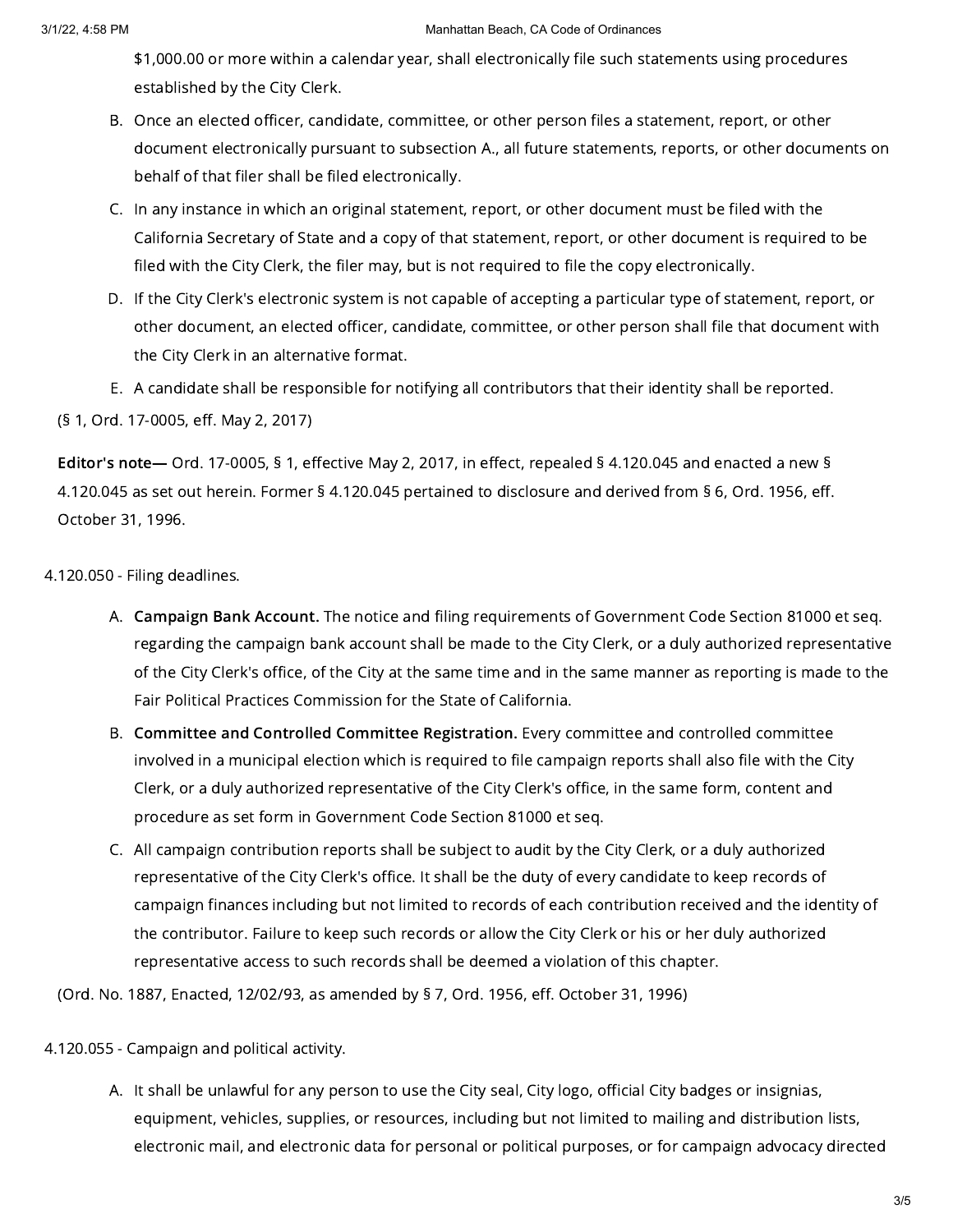## 3/1/22, 4:58 PM Manhattan Beach, CA Code of Ordinances

at influencing voters to vote for or against any ballot measure or candidate. This does not prohibit the use of City resources to provide information to the public about the possible effects of a bond issue or ballot measure on City activities, services, operations, or policies, to communicate the official position of the City Council on a ballot measure, or when the use of public resources is otherwise legally authorized.

- B. City officials shall not engage in political or campaign activity in any of the following scenarios:
	- 1. While on duty for the City.
	- 2. In any manner that states or implies the City official is speaking on behalf of the City or communicating a City position, unless the official is conveying the position of the City Council as adopted at an open public meeting in response to a request for information. This may include but is not limited to engaging in political activity in the following scenarios:
		- a. While wearing a City uniform or official City badge, insignia or logo;
		- b. Using a City title or position; or
		- c. While in a room or building that is owned by the City or primarily paid for or used by the City. This does not include a City room or building that is available to the public for organized political activities outside the time limits proscribed in subsection C provided the City official does not attend the activity during the official's city working hours and does not use other City resources for the activity.
- C. The City will not accept reservations for the Manhattan Beach City Council Chambers, Police/Fire Conference Room, Joslyn Community Center, Scout House, or Manhattan Beach Art Center, within the 90 day period prior to any election date for an election in which a resident of Manhattan Beach can vote.
- D. Notwithstanding subsection C, the City will continue to honor reservations for the Joslyn Community Center, Scout House and the Manhattan Beach Art Center within the 90-day period prior to any election date that have been accepted by the City prior to July 21, 2020.

(Ord. No. [20-0006](https://library.municode.com/) , § 3, eff. July 21, 2020)

4.120.060 - Violation—Enforcement and penalty.

Any violation of this chapter shall be punishable as a misdemeanor. The City Attorney shall not serve as investigator or prosecutor of offenses under this chapter but shall designate an outside agency or agencies to investigate and/or prosecute such violations. Any duly authorized prosecutorial agency, such as the Los Angeles County District Attorney or the City Prosecutor of another city may be appointed to prosecute violations hereunder and shall exercise independent prosecutorial judgment in so doing.

(Ord. No. 1887, Enacted, 12/02/93, as amended by § 8, Ord. 1956, eff. October 31, 1996)

## 4.120.070 - Civil actions.

The court may award to a plaintiff or defendant who prevails in any action brought under this chapter the costs of litigation, including reasonable attorney's fees.

(Ord. No. 1887, Enacted, 12/02/93)